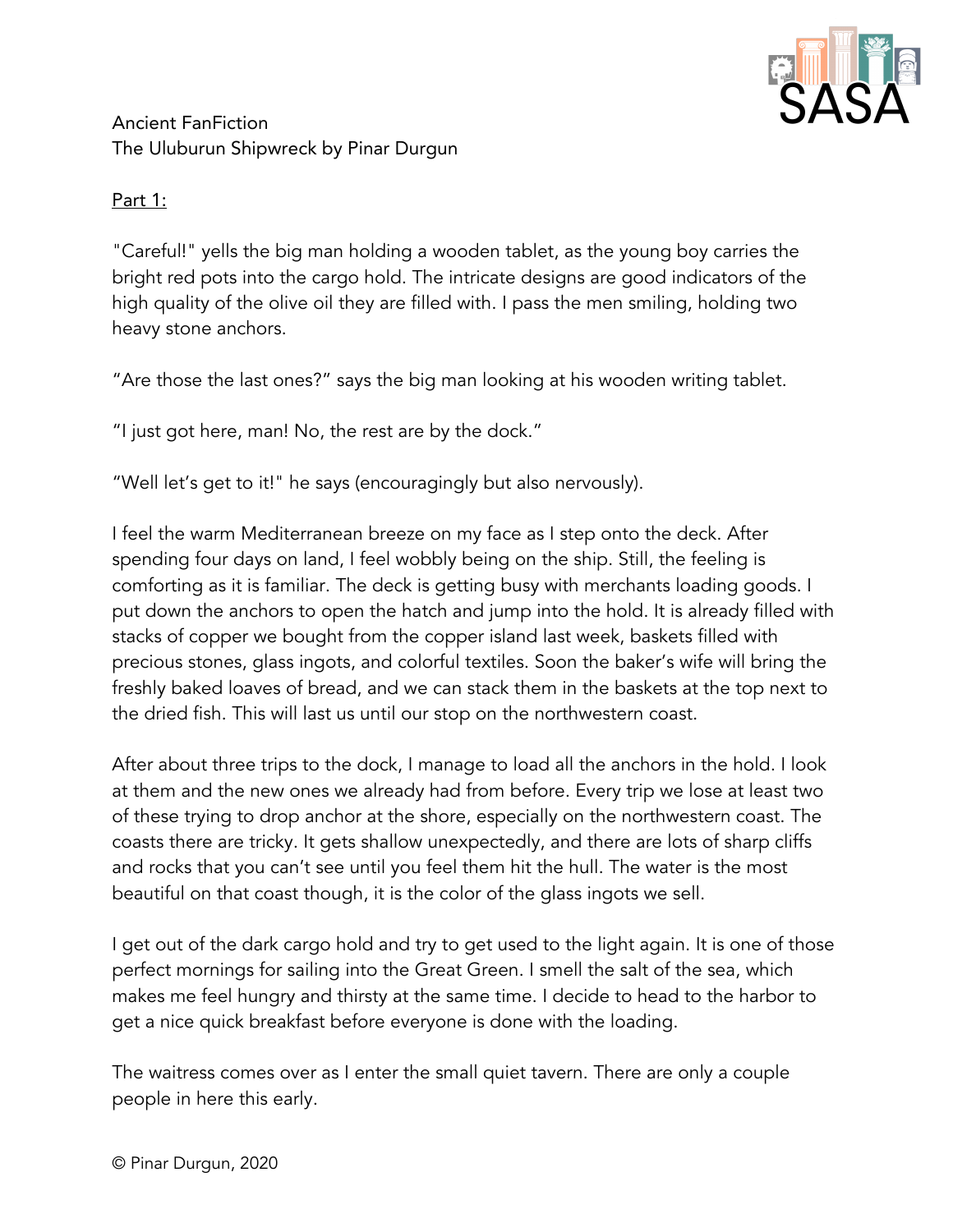

"We have the freshest fish cakes" she says with a forced smile, "My father just made them." "No fish please," I say politely, trying to make it clear that I am not one of those rude sailors who says nasty things to young waitresses like her.

"I will be eating so much fish in the next couple of days," I say, smiling to assure her that I don't mean disrespect to her father's fish cakes.

"I will bring you a chicken pie and some pomegranate juice then. I assume you won't have chickens or fruits on board?"

"Great suggestion," I say. She turns around and rushes into the kitchen. I sit down at a table by the door.

When she is back, she puts down the delicious-looking chicken pie with fresh rosemary on it, I put my face closer to smell it.

"You must love chicken," she says in a friendly voice.

"I love rosemary," I say. "It reminds me of home."

She leaves without saying a word. I appreciate eating alone quietly without being questioned by any strangers or acquaintances. I eat my chicken pie and wash it down with the tasty sweet and sour pomegranate juice. Then I put my hand into my pocket to find some scraps of silver to pay for the delicious breakfast and this nice service. My fingers feel the smooth edges of a small round object that I bought the other day for … way too much silver.

"It belongs to the queen of the south" said the guy I met while drinking at the tavern. "I can't sell it anywhere because then they will ask me where I got it".

"Well, where did you get it?" I asked.

"Ohhh, you got me!" he laughed.

I admit, it was definitely an impulse buy, or maybe a poor decision made because of too much alcohol, but this object was definitely worth it. A small golden scarab with a text written underneath that I know came from the south, but I don't know how to read it. I am better at reading the wedge-impressed clay tablets.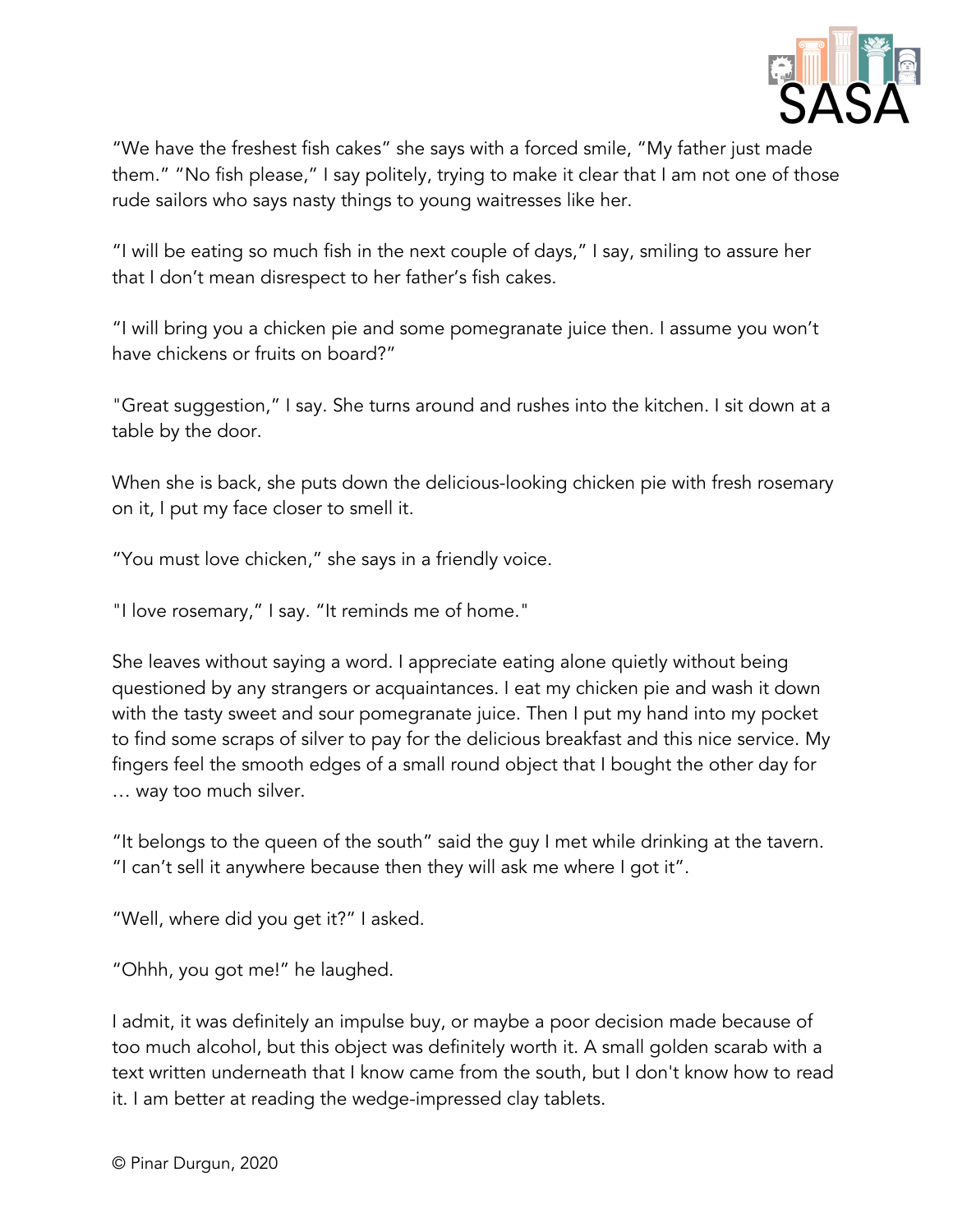

"Here you go!" says the waitress nervously, as she drops a bundle of rosemary on the table. "I pick them from the mountains every week."

"Oh... " I am caught by surprise. "Thank you… that is very kind of you." SNIFFFFFF.

"Oh so nice…" I say, and she gives me a genuine smile for the first time. I get up and leave all the silver scraps I have left in my pocket on the table. It is more than enough, but you can't really pay enough for kindness. I will make more when we make a stop in a couple of days. "Thank you very much!" I yell as I leave the tavern.

I put some of the rosemary leaves underneath my shirt and some in my pockets, as I get on the boat.

# Part 2:

"Offf," I huff, wiping my forehead sweat on my linen sleeve.

The sun is high, and the rosemary leaves are itching me now that I am all sweaty. I pull the water gourd attached to my belt and chug the water.

"It is *yumid* heavy hot," says the foreman with an accent, "never a good sign that is". The big man nods in agreement.

"The breeze is uneven too," notices another man looking up to the sails.

I chew on some dried fish for lunch, sitting by the hatch with my back against the mast. The heat and all the meat in my belly is making me sleepy. I close my eyes to take a quick nap.

....

"Lower it, lower it!", yells the foreman stepping right next to my head. I wake up. The sun is gone but it is not dark. As I sit up, the strong wind on my sweaty face feels good. Then I quickly stand up to understand what is going on. Two of the men are holding onto the sails trying to lower them down, as the wind stubbornly fights them. I rush to help them, and we contain the sails.

"Did we offend the storm god?!" shouts the young boy scared from the other corner.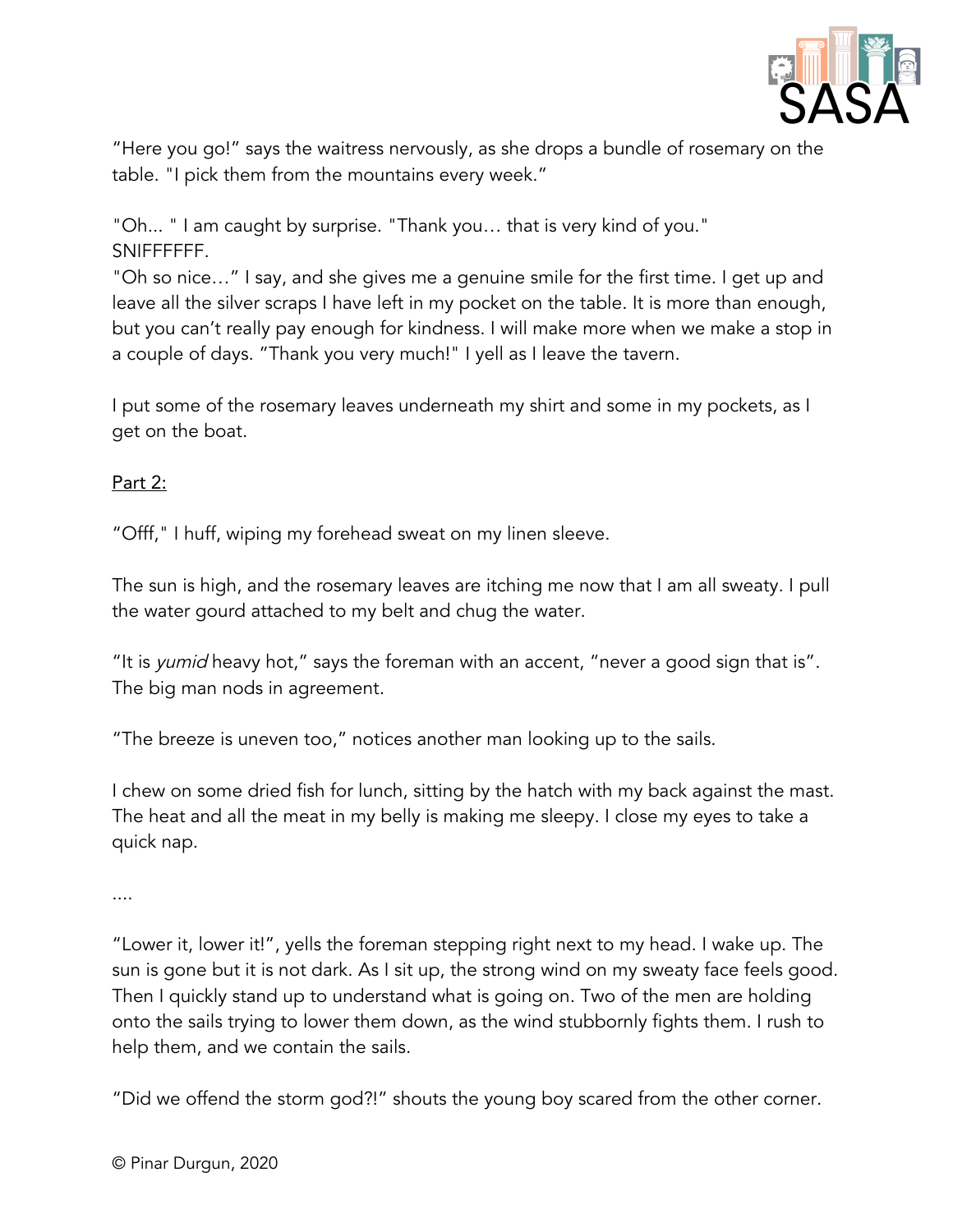

I don't know why, but I put my hand in my pocket and rub the golden scarab. Touching its smooth edges comforts me somehow. I imagine myself holding the hand of the powerful queen of the south who used to hold the scarab in her hands. It doesn't really matter if the seller guy lied to me. This is a beautiful thing, and I now own it, whether it belonged to a queen or not.

"I am sure we didn't." I respond to the boy putting my arm around his shoulders.

"You made the anchor offering yesterday at the temple, yes?" I ask the big guy who is clutching his tablets in his hands. "Yes, yes of course I did. Two of them: one for our storm god and one for theirs." He points with his head to the two men who are now sitting tired from fighting the sails.

I look at the boy's concerned face and remember the jars he was carrying earlier. I run down the hatch to check on them. All this rocking, I think, I hope the boy stacked them properly. And just as I thought, the divider was shiny with the olive oil spilled from two broken jars. I find an empty jar and leave it under the divider to collect the dripping oil. I create little buffers between the jars using hay and bread baskets.

I pull myself up the hatch and walk across the deck which is now almost swinging from side to side. I sit down next to the big guy who is stacking his tablets in his bag.

"Well don't you smell nice?" He sniffs my shirt. "You smell like olive oil and rosemary."

"He would make a good roast then!" laughs the sail man on the port side. All the others join him. Except the guy at the helm.

"Visibility is low but we must be getting closer to the coast," he says.

"Which coast?" I ask looking around. It seems like we had at least 2 more days to travel.

"A coast" he responds. His face is wrinkled with worry and annoyance.

"Ok good, good" I hear the boy whisper to himself next to me.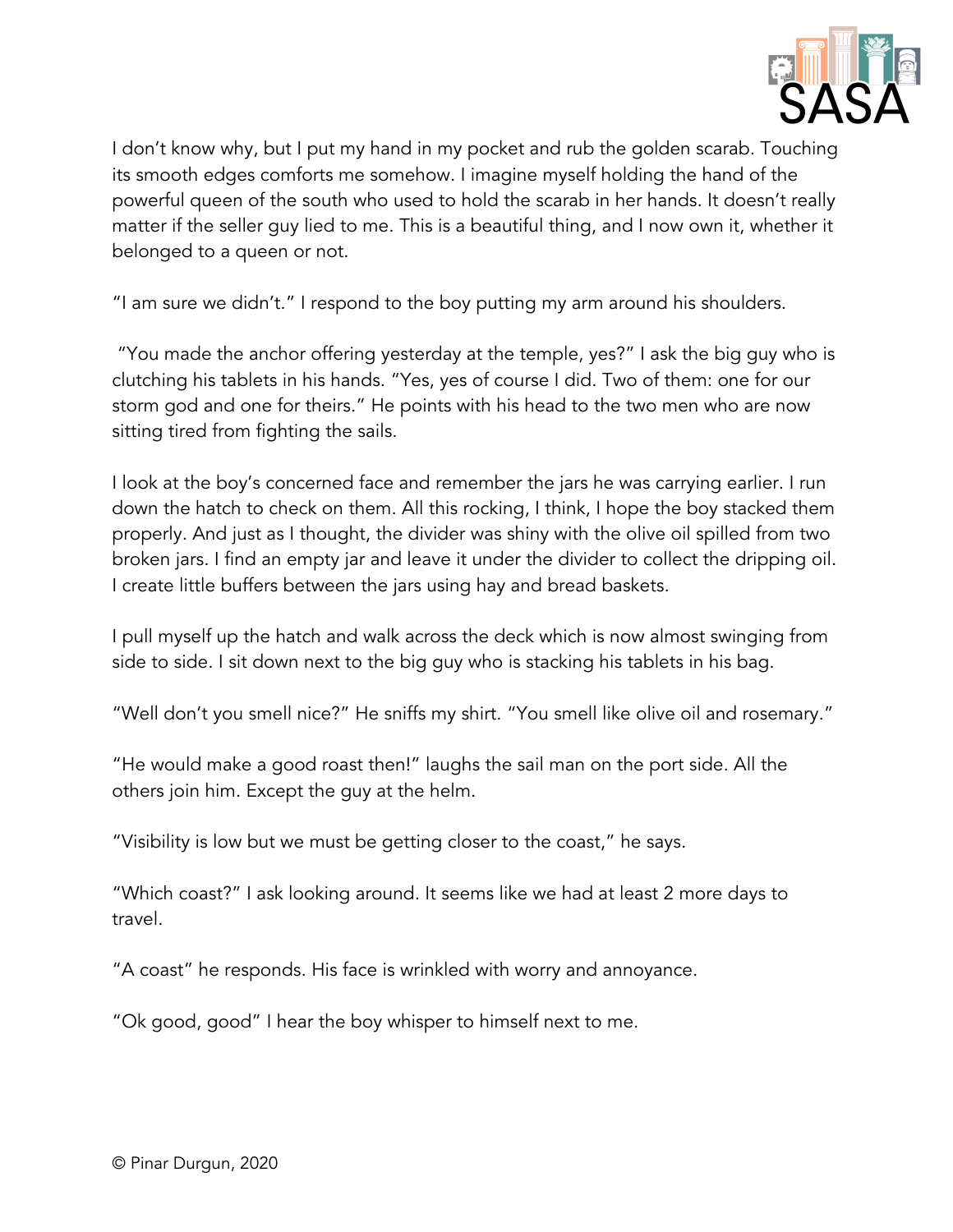

We all sit in our corners quietly and nervously. The boat is still rocking from side side. We are soaked from the rain and grumpy from the grey fog. All this swinging is making me sleepy.

….

I wake up to the loudest noise I have ever heard. I roll over and get up from my corner. The deck is no longer rocking from side to side. It feels like we are wobbling up and down. I hear the boy screaming and the other men shouting as they wake. The deck is suddenly too close to the water. I look down from the deck and see a huge cliff stuck into the port side. The shore is close but the waves are huge.

I want to put my hand in my pocket, but instead, I grab a wooden crate, tie a rope to one handle and tie the other end around the boy's waist.

"Swim towards the shore," I say. "If you get tired hold on to the box. Do you understand me?" The boy's horrified face gets whiter as he turns towards the coast. He walks into the water holding the box.

The big guy is tying his tablet bag to his belt but he drops one of them while scrambling. "Dang!" he says and makes another knot to the bag. Then he jumps in the water carefully. The helmsman is already in the water swimming away from the boat. I put my hand in my pocket but I can't find the scarab among the wet rosemary leaves. I panic and look around. I am the only one left on the deck. The water is now past my ankles. I take a deep breath and jump into the water. Despite the harsh stormy weather, the water is the perfect temperature, and it soothes my tight muscles. The waves don't seem that high in the water either. As I swim towards the shore amongst the men and the sharp cliffs, I hear the crackling noise of the wood and for a second I worry about the oil jars…

#### Context:

The Uluburun shipwreck is the oldest excavated shipwreck in the world. The radiocarbon dating suggests that it is dated to the late 14th ce. BC. It was discovered on the southern coast of Turkey, but had a cargo that was very "international." There were materials and objects such as ivory, copper, tin, glass, pottery, lapis lazuli, amber, oil jars, indicating that the ship travelled across the Mediterranean as a merchant ship. The ship itself was about 15 meters long.

#### Resources: